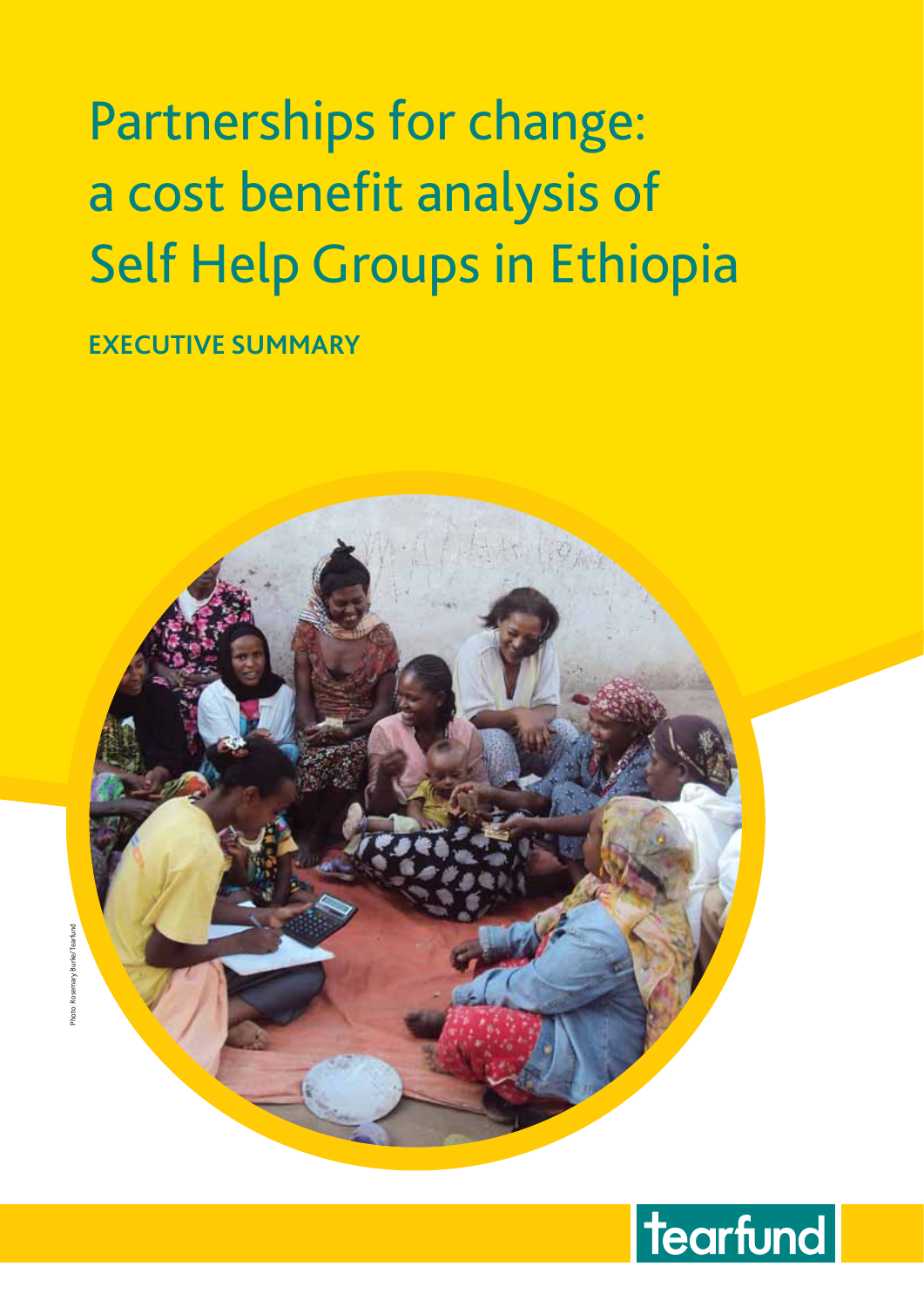### **Introduction**

Ethiopia ranks 174 out of 187 countries on the Human Development Index (HDI).<sup>1</sup> Some 39 per cent of the population still live below the poverty line, surviving on \$1.25 per day, and 77.6 per cent live on less than \$2 per day.

The country suffers from frequent droughts and floods that result in significant loss of harvest and livestock. These hazards put ten to 15 per cent of the population at risk of food insecurity or malnutrition, leaving them in need of emergency food aid.

In 2002, Tearfund helped introduce the Self Help Group (SHG) approach to Ethiopia. The first five SHGs were started by 100 women in Nazareth (also known as Adama), a town 55 miles east of Addis Ababa in central Ethiopia. Today, the number of SHGs in programmes funded by Tearfund has increased to more than 12,000 across Ethiopia, impacting more than 1 million people. The programme has cost an average of about £50 / €60 per SHG member, which equates to about £10 / €12 per beneficiary. These figures include the full

'Initially we were "cursed" but now we are people with vision. We were beggars: now we give money to other beggars and they are now working. We started in June 2009 from a group of street boys and beggars. We started to save 25c, 1 Birr, 5 Birr and now 10 Birr [£0.35 / €0.41] per week. We trade peppers, sugar and salt, and make *gabis* [traditional clothing]. We have now 5,000 Birr [£178 / €209] and are giving loans to neighbours at ten per cent interest. I want to thank the project workers who have worked with us day and night to reach this level.'

*Mekuria, a member of the Hope for Tomorrow Self Help Group in Fincha town*

costs of taking the approach to scale: about £20 /  $€24$ per person is required for support in SHG formation (in the first two to three years), and £30 / €36 per person has been required for longer-term institutional support to establish SHG association infrastructure, which then sustains the SHGs and their development. Costs are likely to increase slightly in the future to improve the overall quality of SHG development.

The aim of this study is to document developments in SHGs which Tearfund is supporting in Ethiopia. Specifically, a cost benefit analysis (CBA) approach has been used to complement qualitative evidence on outcomes with quantitative evidence, to demonstrate the value for money of such an approach.

The figures coming out of this analysis are some of the highest in recent literature using CBA to assess impact. They highlight the fact that SHGs are bringing transformational change.

1 The HDI is a summary measure for assessing long-term progress in three basic dimensions of human development: a long and healthy life, access to knowledge and a decent standard of living.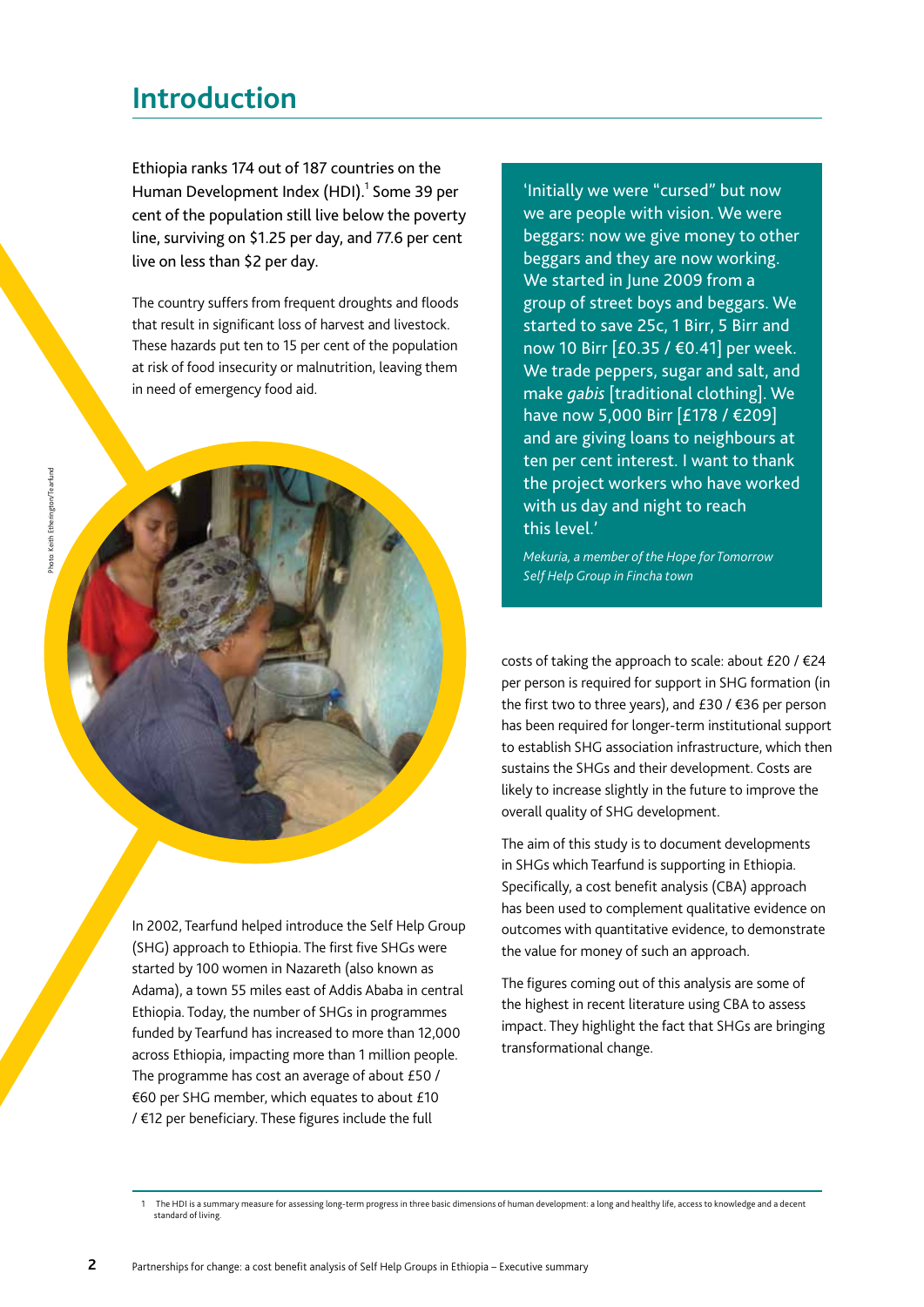### **The Self Help Group approach**

SHGs are groups of 15 to 20 people, usually chosen from the poorest sectors of the community. Facilitators help each group to develop healthy relationships, set up a saving scheme and establish by-laws on how they will operate.

Group members save a small amount each week, usually starting at about £0.02 / €0.024. In time, members can start to take out small loans that are repaid with interest over an agreed time period. Gradually, as the SHG's capital grows, larger loans can be made. Initially, loans are taken out to pay for schooling, healthcare costs and income generation. Later on, they are predominantly used for income generation.

As well as being savings and credit schemes, the SHGs are sanctuaries where members can come and discuss their problems. Their confidence grows and they have become drivers of change in their own lives and in their communities. For example, groups have lobbied local government officials, built kindergartens, advocated for women's rights, supported orphans in their communities, rebuilt houses for widows, dug wells or terraced land to prevent soil erosion.

Once eight to 12 SHGs have been established in an area and they have reached a certain level of maturity, they each elect two members to join a Cluster Level Association (CLA). The CLA is empowered to take responsibility for setting up new SHGs and developing existing ones. When ten or more CLAs have been formed and become mature, a Federal Level Association (FLA) is formed from elected SHG members. This FLA is then registered with the government.

The areas selected for this study are in two regional states, namely Oromiya and the Southern Nations, Nationalities and Peoples' Region (SNNPR). The analysis focused on six programmes, with different project foci:

- Integrated Urban Development Nazareth and Hawassa
- Food Security Programme Wolaita
- $\blacksquare$  Project Gilgal Church Mobilisation Sidama and Wolaita
- $HIV/AIDS$  Programme Fincha and Shambu (one programme), Leku

### 'Self Help Groups come together to do what they cannot do individually.'

*Tearfund,* Horn of Africa Regional Office Annual Report 2011/2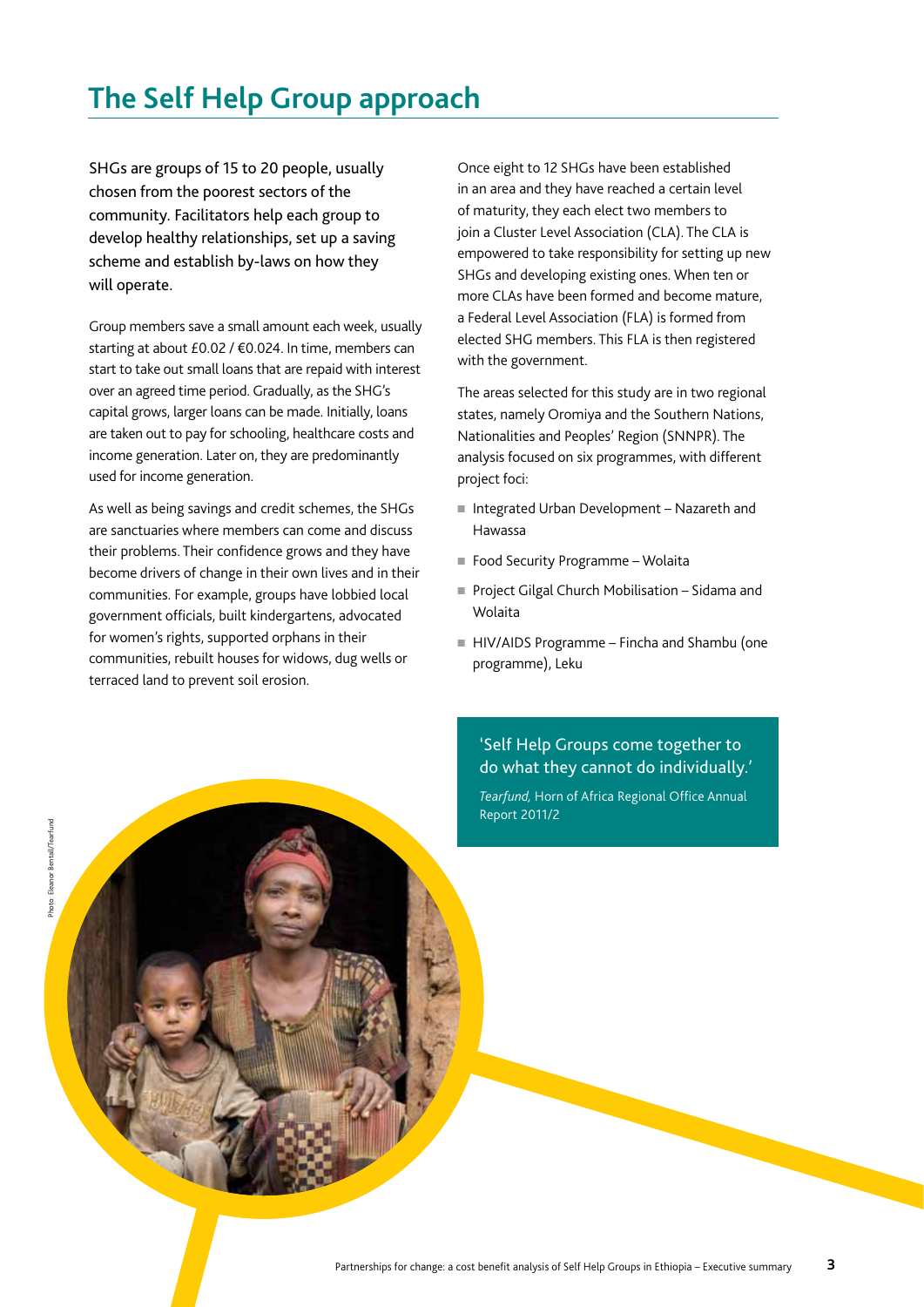### **Methodology**

#### **Preparation**

- $\blacksquare$  A two-day workshop was carried out with partner agency staff to familiarise them with the cost benefit analysis (CBA) approach and to develop criteria for selecting study areas.
- SHGs which were three years old and above were prioritised for focus group discussions (FGDs) (as longer-standing members could better document progressive change). A total of 544 SHG members participated in 65 FGDs. Control groups were also selected, comprising community members who lived in the same area but who were not involved in the SHGs, to enable comparisons between the two groups. A total of 324 people were interviewed through 34 control FGDs.

#### **Field work**

- $\blacksquare$  Before the main research was carried out, the analytical method was field-tested with at least two SHGs and one control group at each study location, to identify and resolve any issues with its implementation.
- $\blacksquare$  Data was gathered using participatory approaches through focus group discussion (see table 1).

#### **Data analysis**

 $\blacksquare$  Evidence from the field work was evaluated according to the six programme areas described above. Control group data was compared with SHG group data for each programme area, and summarised according to the main areas of benefit.

- $\blacksquare$  All benefits are measured on a per capita basis, using a weighted average.
- $\blacksquare$  Three models were developed to analyse the costs and benefits over the project lifetime:<sup>2</sup>
	- Individual case model: The first CBA looks at an individual SHG with 17 members (average size), and estimates the costs and benefits over a 20-year lifetime.
	- Market penetration model: The second CBA takes the full programme data, and models the costs and benefits until the programme reaches market penetration, based on an annual average growth rate of 20 per cent.
	- Donor-funded model: Once the first group of SHGs reaches 'graduation', they are capable of sustaining the growth of new SHGs themselves, internally. Therefore, the model is run again for the whole programme, but this time accounting only for external funding in the first ten years.

While a substantial number of focus group discussions were undertaken with SHG and control communities, these represent only a small proportion of the total number. So they cannot be considered to be statistically representative of all SHGs. Having said this, the findings do echo the experience of the programme team working across the SHG community. The research specifically targeted 'average' SHGs, with the aim of getting a reasonable and fair approximation of the SHG programme's impact.

| <b>NATURE OF</b><br><b>PROJECT FOCUS</b>    | <b>INTEGRATED URBAN</b><br><b>DEVELOPMENT</b> |         | <b>FOOD</b><br><b>SECURITY</b> | <b>CHURCH</b><br><b>MOBILISATION</b> | <b>HIV</b> |                          |
|---------------------------------------------|-----------------------------------------------|---------|--------------------------------|--------------------------------------|------------|--------------------------|
| Project identifier                          | <b>Nazareth</b>                               | Hawassa | Wolaita                        | <b>Gilgal</b>                        | Leku       | <b>Fincha and Shambu</b> |
| <b>Years of existence</b>                   | 10                                            | 9       | 7                              | 4.5                                  | 4.5        | 4.5                      |
| No. of SHGs                                 | 411                                           | 192     | 163                            | 145                                  | 78         | 107                      |
| No. of SHG members                          | 6.620                                         | 3,040   | 2,388                          | 2,465                                | 1,560      | 1.721                    |
| No. of SHG members<br>interviewed           | 80                                            | 58      | 72                             | 116                                  | 136        | 82                       |
| No. of control group<br>members interviewed | 40                                            | 30      | 75                             | 46                                   | 59         | 74                       |

#### **Table 1: Overview of SHGs participating in CBA**

2 Net benefits are discounted at 10%. Discounting is used to reflect the time value of money – in other words, a dollar today is valued more highly than a dollar in the future.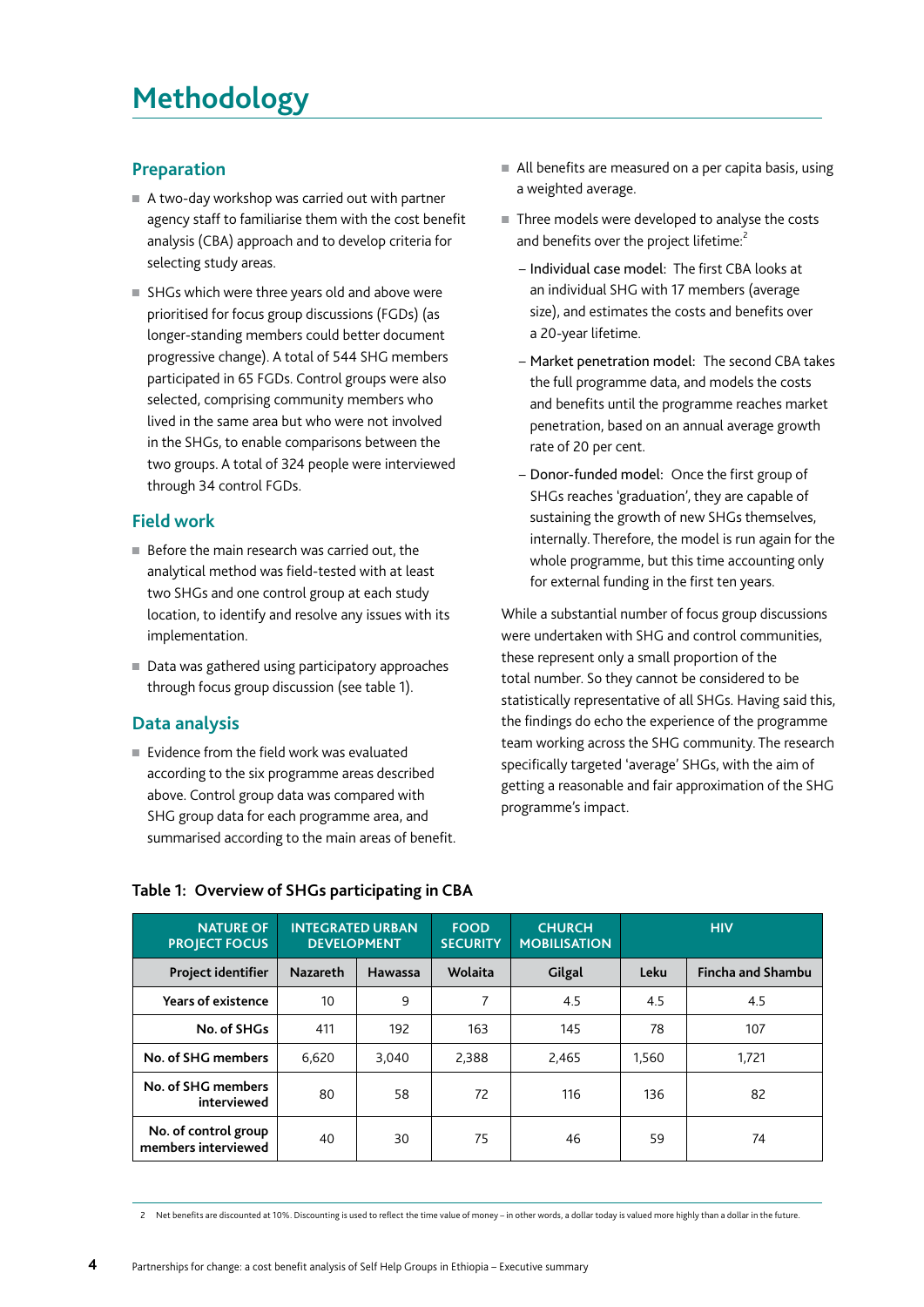### **Assessing SHGs' impact**

The SHGs have had far-reaching impacts on their members. Relationships are at the core of this model and critical to the programme's success.

Perhaps the most significant outcome of the SHGs is a social one: SHG members talk consistently about increased confidence and skills, the ability to relate better to one another, the sense of support that they feel from one another, empowerment, dignity etc.

Consistently, SHG members experience a cycle of 'asset accumulation'. As a result of the social capital that is built at the heart of the programme, SHG households are diversifying their income, pooling resources to help those in need and initiating change in their communities.

As a result, food intake is more frequent for SHG households (three plus meals per day) and diets are more nutritious. These households are sending their children to school and now paying for private education and healthcare. Their asset base is growing and gives them the resilience to cope with bad times without their having to sell off assets at reduced prices ('stress sales'). Both women and men are being empowered to engage in issues that affect them and become drivers for change in their communities. Environmental awareness is high, driving initiatives such as tree-planting, more widespread composting and sustainable agricultural practices, as well as sanitation projects. Crucially, SHGs are self-sustaining and self-replicating.

The analysis collected data on the following:

- The **valuation of quantifiable benefits** that have accrued as a result of the SHGs, specifically:
	- increases in income
	- higher school attendance
	- access to low-interest loans
	- fewer stress sales.

**Some ongoing benefits were not monetized for this analysis, though there impacts were significant, including better healthcare, improved 'safety nets' for poor people and better quality of life**.

■ The **valuation of capital formation** – in other words, the change in the asset base that has occurred as a result of improved income and a stronger culture of saving. This accumulation results in tangible gains: people are eating more and better food (which has linkages with better educational attainment and higher incomes later in life); they have a 'safety net' to fall back on in hard times; and they can help others around them. They are spending more on higherquality healthcare and education. This is not modelled as it is an outcome of increased income (which is already reflected in the valuation of quantifiable benefits). But it does indicate the transformational change that is occurring in these communities.

For every British pound sterling or Euro spent, there is a return of between 58 and 173 pounds or Euros in benefits. The benefit-to-cost ratios range between 58:1 and 173:1 for individual programmes when the costs of SHGs are offset against the quantifiable benefits. This rises to a return of more than 210 pounds and Euros in benefits (210:1 and above), when analysing self help group growth that becomes self-sustaining after ten years of donor funding (See table 2).

Clearly, the SHG programme is delivering substantial returns on investment. These figures are some of the highest in recent literature using cost benefit analysis to assess impact. And there is no doubt that the benefits quantified here understate the transformational impact felt in these communities.

| <b>BCRS</b>                          | <b>NAZARETH</b> | <b>HAWASSA</b> | <b>GILGAL</b> | <b>WOLAITA</b> | <b>FINCHA AND SHAMBU</b> | <b>LEKU</b> |
|--------------------------------------|-----------------|----------------|---------------|----------------|--------------------------|-------------|
| Scenario 1:<br><b>Individual SHG</b> | 115:1           | 76:1           | 116:1         | 58:1           | 165:1                    | 173:1       |
| Scenario 2:<br><b>Full programme</b> | 140:1           | 97:1           | 112:1         | 70:1           | 130:1                    | 124:1       |
| Scenario 3:<br>Donor-funded          | 320:1           | 210:1          | 400:1         | 238:1          | 285:1                    | 222:1       |

#### **Table 2: Baseline benefit-to-cost ratios (BCRs)**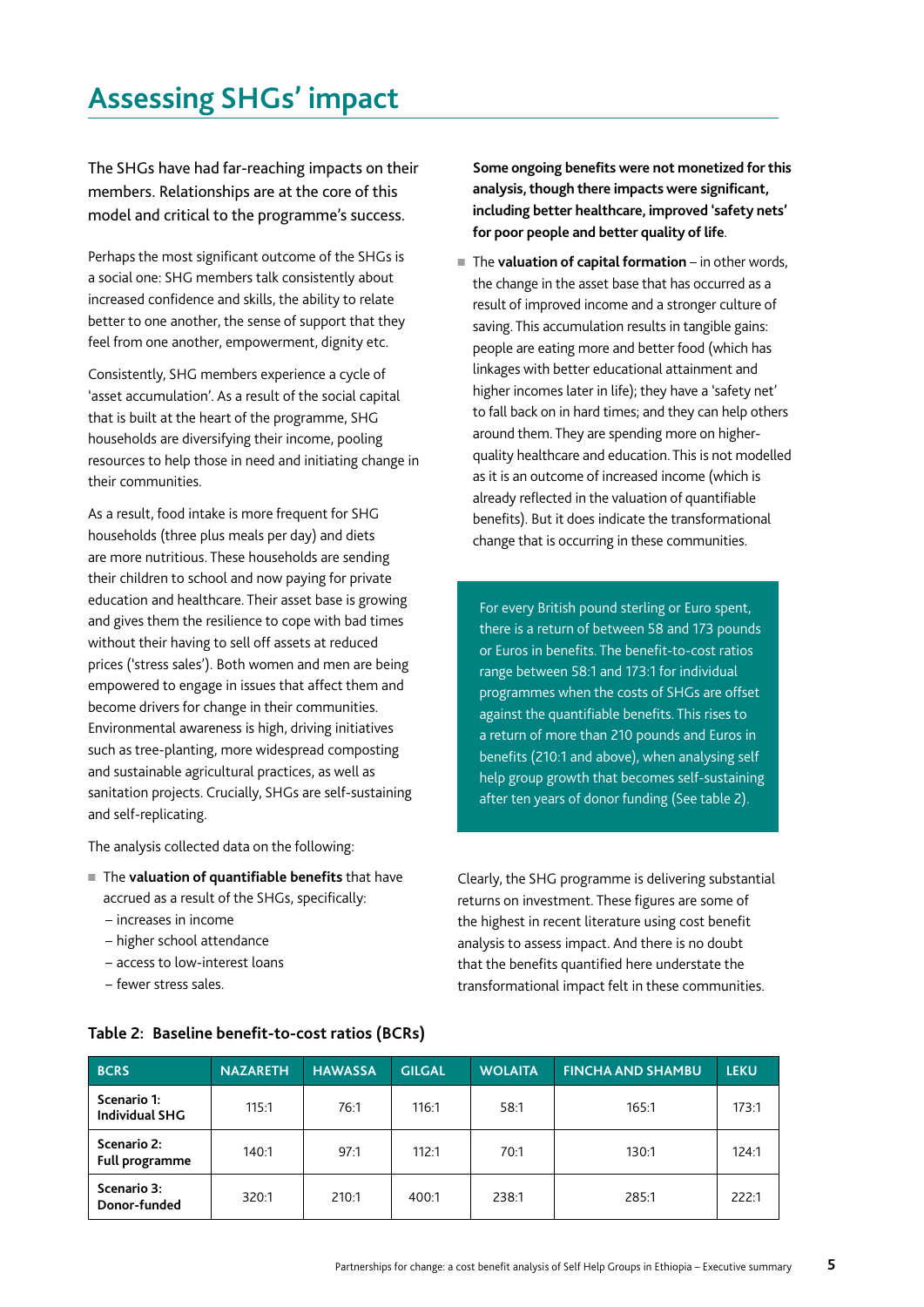### **Conclusions**

The findings above support the following conclusions:

- The SHG model delivers very high returns and is demonstrating transformational change.
- In addition, returns on donor investment are very **high**. Because the SHG grows organically and the first groups develop and replicate themselves in new SHGs, growth in returns on initial donor investment is exponential.
- Cost-effectiveness is driven by high impact **and low costs**. The basis of the model is community empowerment, which fosters longterm commitment and sustainability. The costs of realising SHG benefits are low and over time can be largely self funded.
- SHG expansion happens organically and can **quickly go to scale**. The growth rate is high among all of the SHG programmes, even in early years, averaging about 20 per cent each year. **Mobilisation via the church network has been a critical factor in taking the programme to scale; a strong network of community-based faith groups facilitates penetration**.
- The SHG model reduces religious and ethnic **tensions**. SHG members are selected from among the poorest people in a community, regardless of their religious beliefs or ethnicity. As communities work together through the SHGs, pre-existing tensions between religious and ethnic groups ease, giving way to supportive relationships.
- The SHG model has the potential to make **a significant contribution to the Ethiopian government's plans for development and transformation**.
- The SHG model has substantial benefits for **women and girls**. Focus group discussions report consistently that women involved in SHGs have increased confidence and decision-making power. Several of the programmes have raised awareness of certain issues, leading to a reduction in the incidence of female genital cutting (FGC), for example. Girls are being sent to school for the first time. WASH interventions are decreasing the time it takes to collect water, as well as creating better sanitation facilities, both of which can have a significant impact on girls.

'I was one of the first 100 ladies to start an SHG in 2002. I had a mini shop with capital of 300 Birr [£11 / €13] and I was not initially interested in the approach as it did not offer me the capital I was looking for. But my neighbours convinced me to join and I started saving 2 Birr a week. When I understood the approach, I started saving 5 Birr a week. I took a loan for 150 Birr, then 500 Birr and now 20,000 Birr [£713 / €837]. With the loan, I bought a refrigerator and sell cold drinks. I used one of my early loans to buy and sell charcoal, and then used the profit from that to manufacture and sell smokeless stoves. The training from the project helps us to utilise our resources efficiently and effectively.'

*Zenaga, SHG member in Nazareth town*

- The SHG model could complement other **programmes, such as the Productive Safety Net Programme (PSNP)**.
- The SHG model delivers both humanitarian and **development gains**. The SHG programme was conceived as a development programme aimed at transforming people's lives holistically. It empowers people to cope better with all their priority needs, droughts and other shocks. SHGs members become more resilient, thanks not only to contingency funds for emergencies but to livelihood diversification and soil and water conservation activities, even within the first few years of the SHGs being set up.

However, to deliver these gains, the SHG model requires a shift in mindsets. As seen, the success of the SHG approach depends on a long-term commitment. (Typically, development projects tend to last three to five years.) The approach is also very dependent on community empowerment. It requires a shift from a resource- and handouts-driven approach for assetbased development, to an approach that is focused on long-term transformation.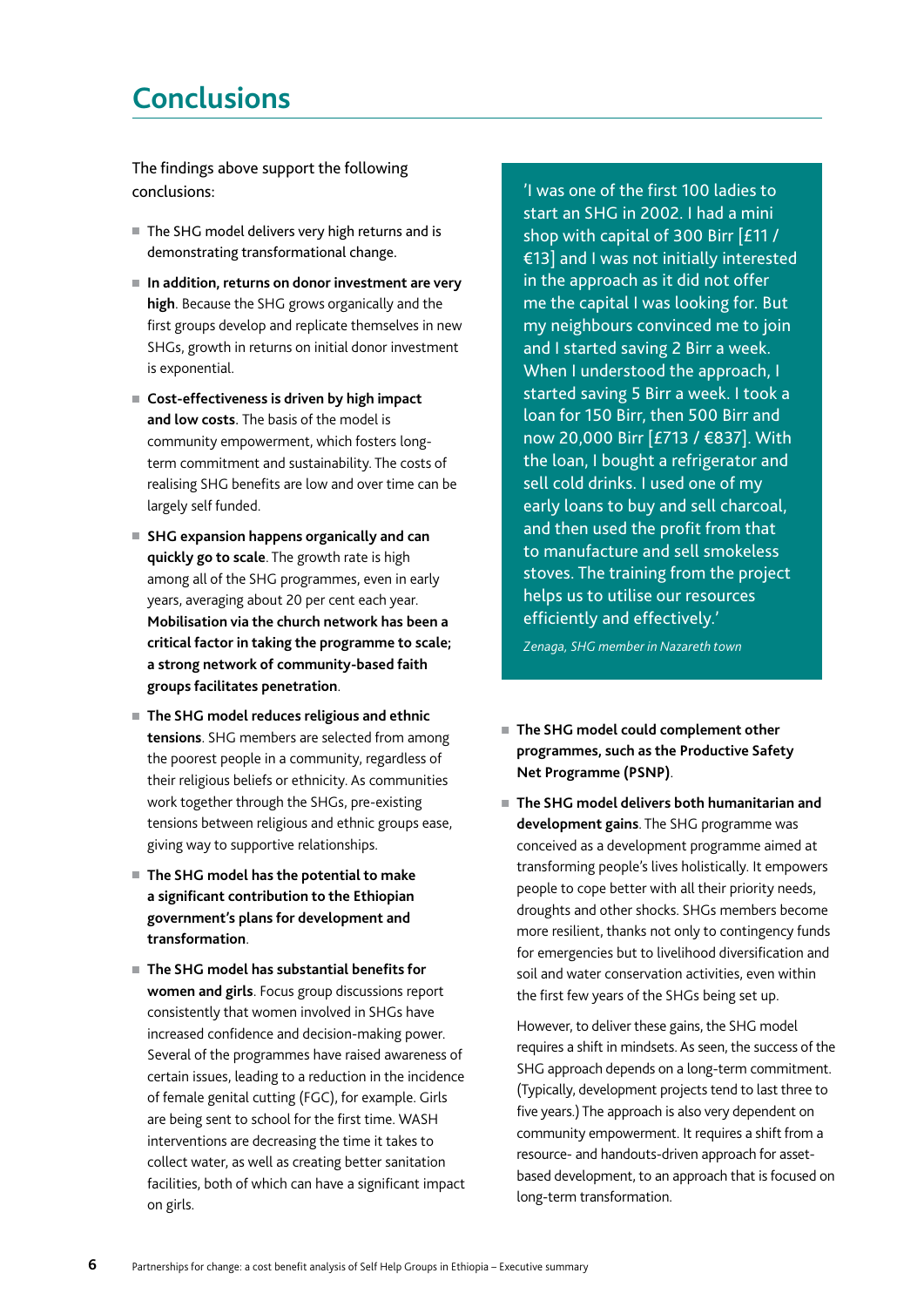### **Recommendations**

These recommendations are relevant to all those who currently support SHGs or wish to invest in them as a cost-effective community development approach.

- **1 Increase investment in SHGs across Ethiopia.**  The findings show high value for money, are exceptional, and demonstrate transformational change in the communities where the SHG programme exists. For example: the SHG approach could be used to support those benefiting from the Productive Safety Net Programme to develop sustainable livelihoods; likewise, SHGs could benefit significantly from appropriate access to external finance through loans from Micro Finance Institutions.
- **2 Conduct further qualitative research to identify the key success factors with this model**. SHGs are not a new concept and yet little research exists to understand some of the key differentiating factors that enable them to deliver such strong gains as indicated in this programme. This should include improving collection of systematic data on impacts of the SHG programme, especially those that could not be quantified here such as health impacts, HIV/AIDS impacts, and WASH impacts.
- **3 Investigate models for greater harmonization of the approach both at levels of implementing organisation and donors**. The SHGs follow an approach that does not provide external capital to the SHG in order to start, and this was identified by SHG members and those working on the SHG programme as a critical success factor. This approach is not common across all similar programmes, and greater coherence is needed.
- **4 Institutional and other donors should look at the applicability and replicability of this model and potential areas for expansion of the programme**. The initial donor investment can deliver very high value for money within Ethiopia and other countries. However, it is critical that donors also understand that this process requires longer-term support than current standards of practice and funding cycles, and it needs to empower people to do things for themselves rather than have things done for them.
- **5 Government policies need to support the expansion of the SHG programme**. Policy and practice need to support the healthy development of SHGs, CLAs, and FLAs so that they can access appropriate services and opportunities at the right time. Further research should be undertaken to determine specific policy and practice changes needed both in Ethiopia and other countries this approach is expanded to.